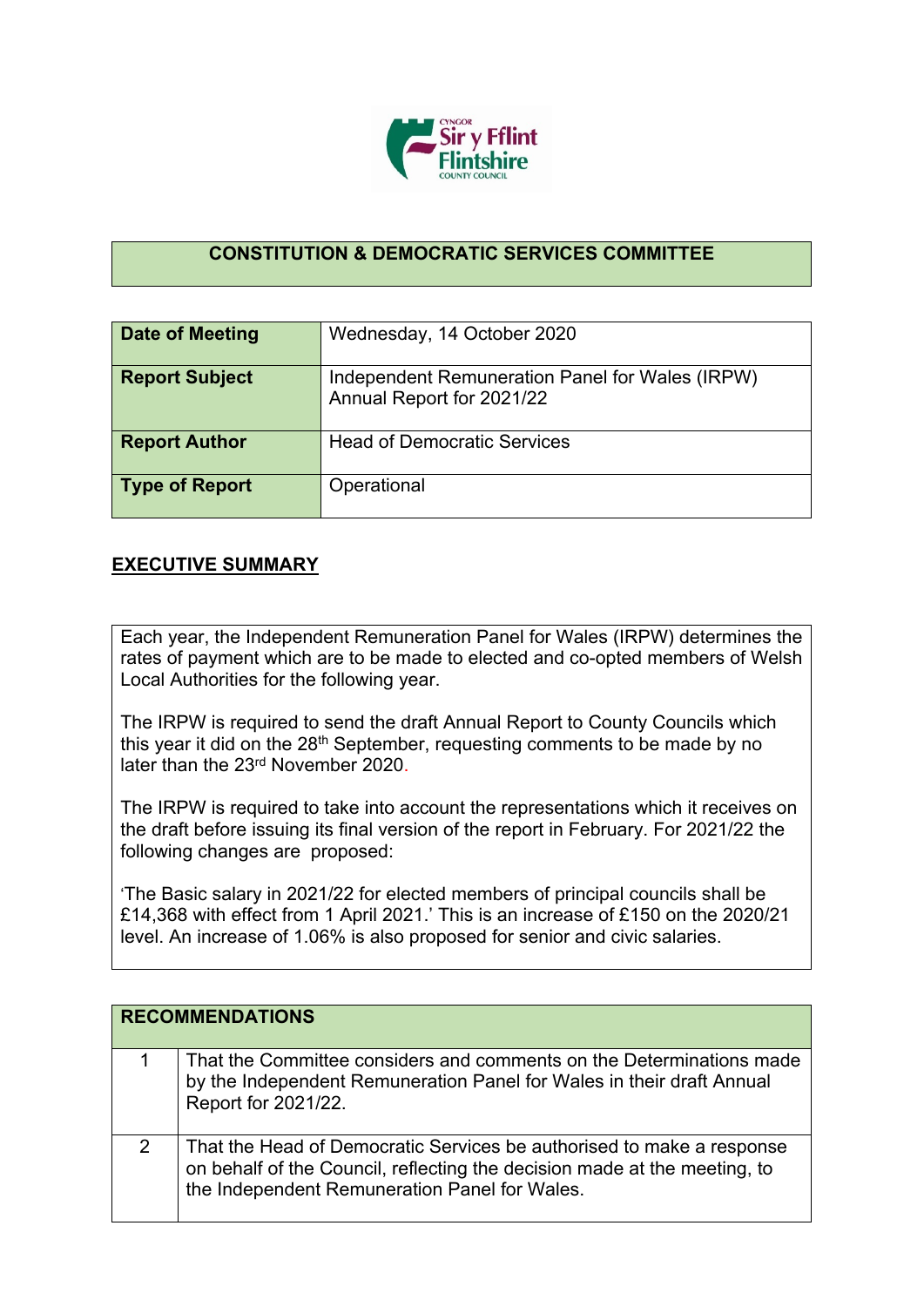## **REPORT DETAILS**

| 1.00 | DETAILING THE DRAFT ANNUAL REPORT OF THE INDEPENDENT<br><b>REMUNERATION PANEL FOR WALES 2021/22</b>                                                                                                                                                                                                                                                                                                                                                                                                                  |
|------|----------------------------------------------------------------------------------------------------------------------------------------------------------------------------------------------------------------------------------------------------------------------------------------------------------------------------------------------------------------------------------------------------------------------------------------------------------------------------------------------------------------------|
| 1.01 | Members will be aware that the IRPW produces a report on an annual<br>basis, which sets out what it has decided (these are called Determinations)<br>should be the rates of payment to Members and co-optees of Local<br>Authorities in Wales for the following year.                                                                                                                                                                                                                                                |
| 1.02 | For 2021/22, the IRPW has made 48 Determinations, 24 of which are<br>directly relevant to Flintshire County Council (the other determinations<br>relate to Community and Town Councils, Fire & Rescue and<br>National Park Authorities) The Panel's Determinations for 2021/22 are<br>listed in Annex 1 on page 51 of the attached IRPW report.                                                                                                                                                                      |
| 1.03 | There is a slight change proposed to the basic salary of 1.06% which<br>means £150 on each basic salary: a rise from £14,218 to £14368.<br>(Determination 1) To set this determination in context, the IRPW<br>have produced analyses of basic members' salaries and alternative<br>comparators between 2010 and 2020 and made the point 'that backbench<br>(council) members' salaries have fallen significantly behind by any<br>reasonable measure of inflation'.                                                 |
| 1.04 | An increase of 1.06% is also proposed for each senior or civic salary which<br>the Council has. Senior salaries are paid to Cabinet members, the leader<br>of the largest opposition group and most committee chairs. Civic salaries<br>are payable to the Chair and Vice-chair of Council.                                                                                                                                                                                                                          |
| 1.05 | The IRPW have reaffirmed their previous determinations that recipients of<br>Bands 1 or 2 salaries cannot receive a salary from a Fire & Rescue<br>Authority to which they are appointed or from a community or town council<br>of which they are a member. However, they can claim for travel,<br>subsistence and reimbursement of costs of care.                                                                                                                                                                   |
| 1.06 | Determinations 9 and 10 deal with necessary support, including 'adequate<br>telephone, email and internet facilities giving electronic access to<br>appropriate information' should be made, without cost to the individual<br>member. A separate report on Member IT provision is to be considered at<br>this meeting.                                                                                                                                                                                              |
| 1.07 | The previous entitlement to retain salaries during family absence is<br>reaffirmed(determinations 13-18)                                                                                                                                                                                                                                                                                                                                                                                                             |
| 1.08 | The IRPW have previously expressed their concerns at the low take up of<br>contributions towards costs of care and personal assistance. Flintshire<br>supported the principle of such provision in the response to the 20/21<br>report. The IRPW published a supplementary report on this issue last<br>summer. Flintshire have previously agreed that any payments made under<br>this provision would not identify the individual who had claimed them.<br>Instead, we would show a combined figure for all claims. |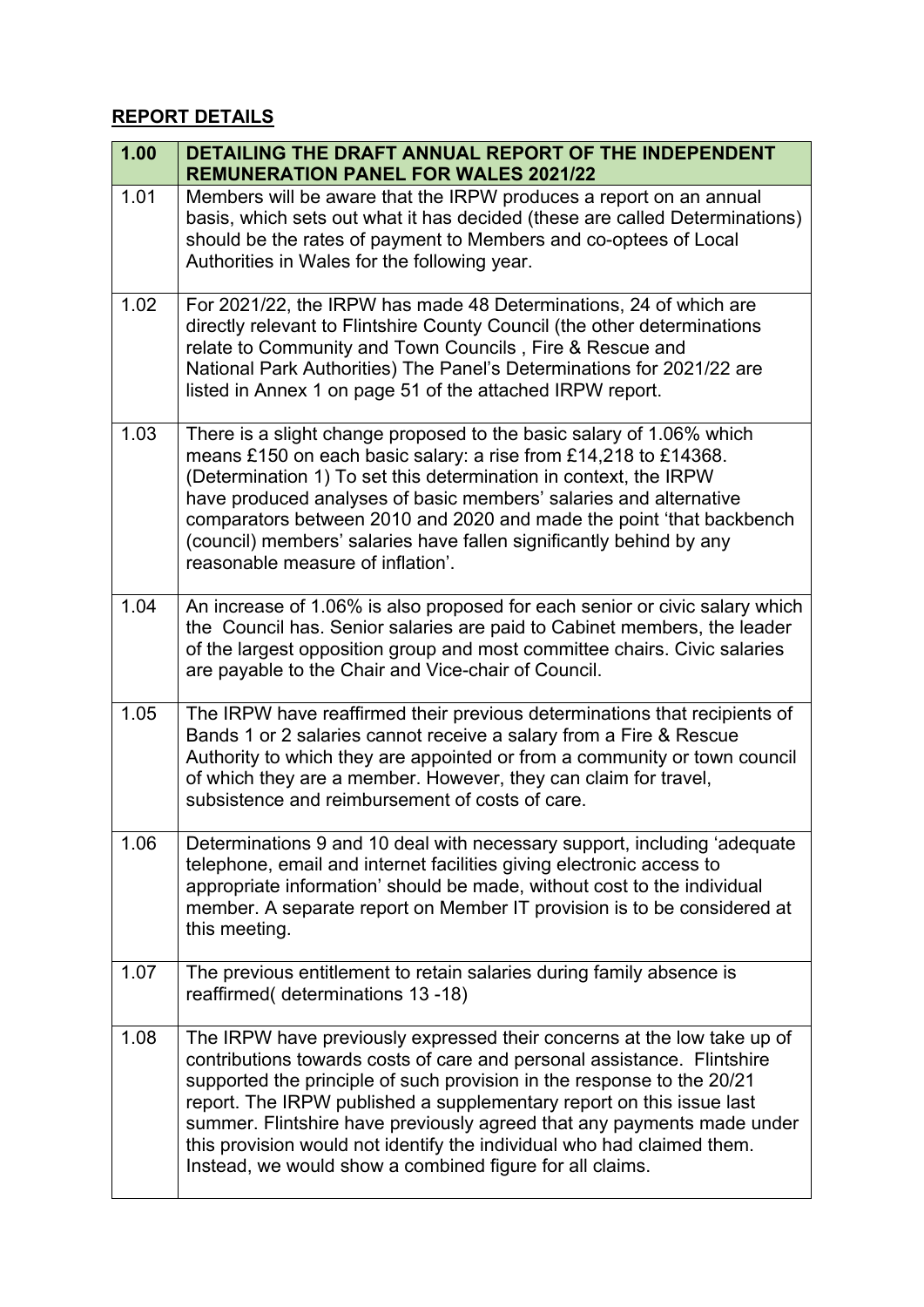| 1.09 | The entitlement for eligible elected members to join the Local Government<br>Pension Scheme is reaffirmed (Determination 12)                                                                                                                                               |
|------|----------------------------------------------------------------------------------------------------------------------------------------------------------------------------------------------------------------------------------------------------------------------------|
| 2.00 | <b>RESOURCE IMPLICATIONS</b>                                                                                                                                                                                                                                               |
| 2.01 | Budget provision for Members' salaries will need to be increased by £150<br>per councillor, plus any on-costs which apply (national insurance). An<br>increase of 1.06% will also be sought for each senior and civic salary. A<br>pressure bid for has already been made. |

| 3.00               | <b>CONSULTATIONS REQUIRED / CARRIED OUT</b>          |
|--------------------|------------------------------------------------------|
| $\vert 3.01 \vert$ | This report is in response to external consultation. |

| 4.00 | <b>RISK MANAGEMENT</b>                                                                   |
|------|------------------------------------------------------------------------------------------|
| 4.01 | No risk management issues have been identified during the preparation of<br>this report. |

| 5.00 | <b>APPENDICES</b>                                                                              |
|------|------------------------------------------------------------------------------------------------|
| 5.01 | Appendix 1: covering letter from the Chair of the Independent<br>Remuneration Panel for Wales. |
|      | Appendix 2: IRPW Draft Annual for 2021/22                                                      |

| 6.00 | <b>LIST OF ACCESSIBLE BACKGROUND DOCUMENTS</b>                                                                                           |
|------|------------------------------------------------------------------------------------------------------------------------------------------|
| 6.01 | The main background document to this report is the draft IRPW report<br>which is attached as an appendix.                                |
|      | <b>Contact Officer: Robert Robins, Head of Democratic Services</b><br>Telephone: 01352 702320<br>E-mail: Robert.robins@flintshire.gov.uk |

| $ 7.00\rangle$ | <b>GLOSSARY OF TERMS</b>                                                                                                                                                                                                                                                                                                                                                                                                                                                                                                                                                                                                                                                                      |
|----------------|-----------------------------------------------------------------------------------------------------------------------------------------------------------------------------------------------------------------------------------------------------------------------------------------------------------------------------------------------------------------------------------------------------------------------------------------------------------------------------------------------------------------------------------------------------------------------------------------------------------------------------------------------------------------------------------------------|
| 7.01           | <b>Independent Remuneration Panel for Wales (IRPW)</b> - body established<br>by the Welsh Government to determine the level of Local Authority<br>payments to Members.<br><b>Determinations - the decisions which the IRPW makes</b><br><b>Basic Salary</b> – the salary or allowance which the IRPW determines should<br>be paid to each Member of the Council which for 2020/21 is £14,218.<br>Senior Salary - a senior salary is payable to a Councillor with special<br>responsibility such as the Leader, Deputy Leader, Cabinet Members,<br>Committee Chairs and the leader of the largest opposition group (a Group<br>B Council such as Flintshire may pay up to 18 senior salaries). |